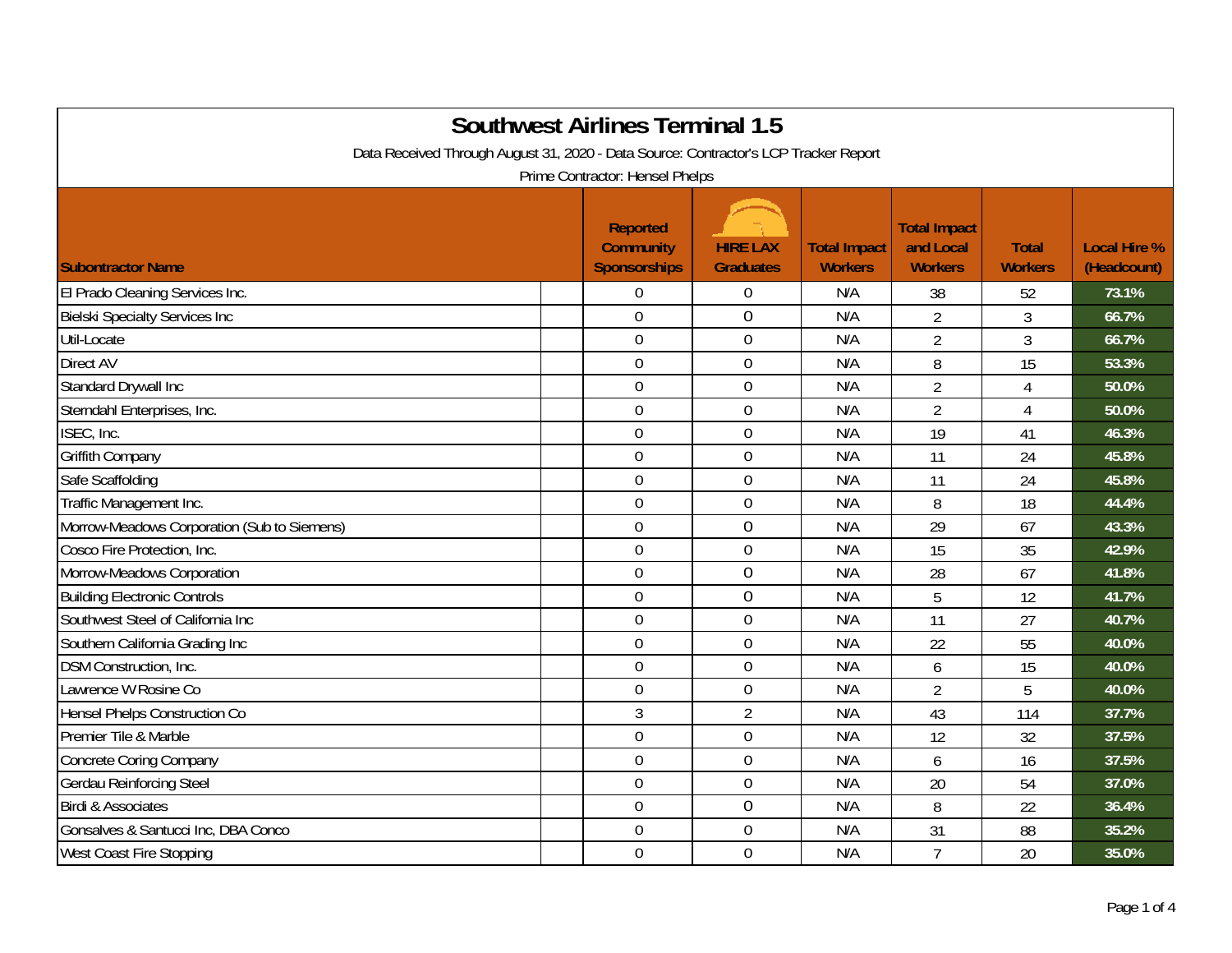| <b>Southwest Airlines Terminal 1.5</b><br>Data Received Through August 31, 2020 - Data Source: Contractor's LCP Tracker Report<br>Prime Contractor: Hensel Phelps |  |                                                            |                                     |                                       |                                                    |                                |                                    |  |
|-------------------------------------------------------------------------------------------------------------------------------------------------------------------|--|------------------------------------------------------------|-------------------------------------|---------------------------------------|----------------------------------------------------|--------------------------------|------------------------------------|--|
| <b>Subontractor Name</b>                                                                                                                                          |  | <b>Reported</b><br><b>Community</b><br><b>Sponsorships</b> | <b>HIRE LAX</b><br><b>Graduates</b> | <b>Total Impact</b><br><b>Workers</b> | <b>Total Impact</b><br>and Local<br><b>Workers</b> | <b>Total</b><br><b>Workers</b> | <b>Local Hire %</b><br>(Headcount) |  |
| <b>Performance Contracting</b>                                                                                                                                    |  | $\mathbf 0$                                                | $\boldsymbol{0}$                    | N/A                                   | 34                                                 | 98                             | 34.7%                              |  |
| <b>GGG Demolition</b>                                                                                                                                             |  | $\overline{0}$                                             | $\mathbf 0$                         | N/A                                   | 25                                                 | 74                             | 33.8%                              |  |
| Aldridge Electric, Inc.                                                                                                                                           |  | $\mathbf 0$                                                | $\mathbf 0$                         | N/A                                   | 10                                                 | 30                             | 33.3%                              |  |
| Johnson & Turner Painting Co Inc.                                                                                                                                 |  | $\mathbf 0$                                                | $\mathbf 0$                         | N/A                                   | $\overline{7}$                                     | 21                             | 33.3%                              |  |
| Tahlequah Rebar Inc.                                                                                                                                              |  | $\mathbf 0$                                                | $\mathbf 0$                         | N/A                                   | $\overline{7}$                                     | 21                             | 33.3%                              |  |
| Woodbridge Glass Incorporated                                                                                                                                     |  | $\mathbf{1}$                                               | 1                                   | N/A                                   | $\overline{7}$                                     | 21                             | 33.3%                              |  |
| Masonry Concepts, Inc                                                                                                                                             |  | $\overline{0}$                                             | $\boldsymbol{0}$                    | N/A                                   | 5                                                  | 15                             | 33.3%                              |  |
| Rouch Rebar, Inc.                                                                                                                                                 |  | $\mathbf 0$                                                | $\mathbf 0$                         | N/A                                   | $\overline{2}$                                     | 6                              | 33.3%                              |  |
| Bill Carr Surveys, Inc.                                                                                                                                           |  | $\mathbf 0$                                                | $\mathbf 0$                         | N/A                                   | $\mathbf{1}$                                       | 3                              | 33.3%                              |  |
| Pan-Pacific Mechanical                                                                                                                                            |  | $\mathbf 0$                                                | $\mathbf 0$                         | N/A                                   | 46                                                 | 145                            | 31.7%                              |  |
| Infinity Drywall Contracting, Inc.                                                                                                                                |  | $\mathbf 0$                                                | $\boldsymbol{0}$                    | N/A                                   | 59                                                 | 186                            | 31.7%                              |  |
| R.J. & J. Construction, Inc.                                                                                                                                      |  | $\boldsymbol{0}$                                           | $\boldsymbol{0}$                    | N/A                                   | 6                                                  | 19                             | 31.6%                              |  |
| Mike Zarp, Inc.                                                                                                                                                   |  | $\mathbf 0$                                                | $\mathbf 0$                         | N/A                                   | 5                                                  | 16                             | 31.3%                              |  |
| <b>BrandSafway Services</b>                                                                                                                                       |  | $\mathbf 0$                                                | $\mathbf 0$                         | N/A                                   | 9                                                  | 29                             | 31.0%                              |  |
| <b>SME Steel</b>                                                                                                                                                  |  | $\overline{0}$                                             | $\mathbf 0$                         | N/A                                   | 24                                                 | 79                             | 30.4%                              |  |
| <b>Shoring Engineers</b>                                                                                                                                          |  | $\mathbf 0$                                                | $\boldsymbol{0}$                    | N/A                                   | 27                                                 | 89                             | 30.3%                              |  |
| A-C Electric Company                                                                                                                                              |  | $\mathbf 0$                                                | $\boldsymbol{0}$                    | N/A                                   | 3                                                  | 10                             | 30.0%                              |  |
| Jordim Int'l Inc                                                                                                                                                  |  | $\mathbf 0$                                                | $\mathbf 0$                         | N/A                                   | 11                                                 | 37                             | 29.7%                              |  |
| Anning Johnson Company                                                                                                                                            |  | $\mathbf 0$                                                | $\mathbf 0$                         | N/A                                   | 5                                                  | 17                             | 29.4%                              |  |
| Murray Company                                                                                                                                                    |  | $\overline{0}$                                             | $\boldsymbol{0}$                    | N/A                                   | 35                                                 | 120                            | 29.2%                              |  |
| Rebar Engineering Inc.                                                                                                                                            |  | $\mathbf 0$                                                | $\boldsymbol{0}$                    | N/A                                   | 4                                                  | 14                             | 28.6%                              |  |
| Rosendin Electric                                                                                                                                                 |  | $\mathbf 0$                                                | $\boldsymbol{0}$                    | N/A                                   | 40                                                 | 144                            | 27.8%                              |  |
| Nevell Group, Inc.                                                                                                                                                |  | $\mathbf 0$                                                | $\mathbf 0$                         | N/A                                   | 20                                                 | 72                             | 27.8%                              |  |
| Performance Contracting                                                                                                                                           |  | $\mathbf 0$                                                | $\mathbf 0$                         | N/A                                   | 24                                                 | 91                             | 26.4%                              |  |
| Otis Elevator Company                                                                                                                                             |  | $\boldsymbol{0}$                                           | $\boldsymbol{0}$                    | N/A                                   | 10                                                 | 38                             | 26.3%                              |  |
| Saddleback Waterproofing                                                                                                                                          |  | $\overline{0}$                                             | $\mathbf 0$                         | N/A                                   | 5                                                  | 19                             | 26.3%                              |  |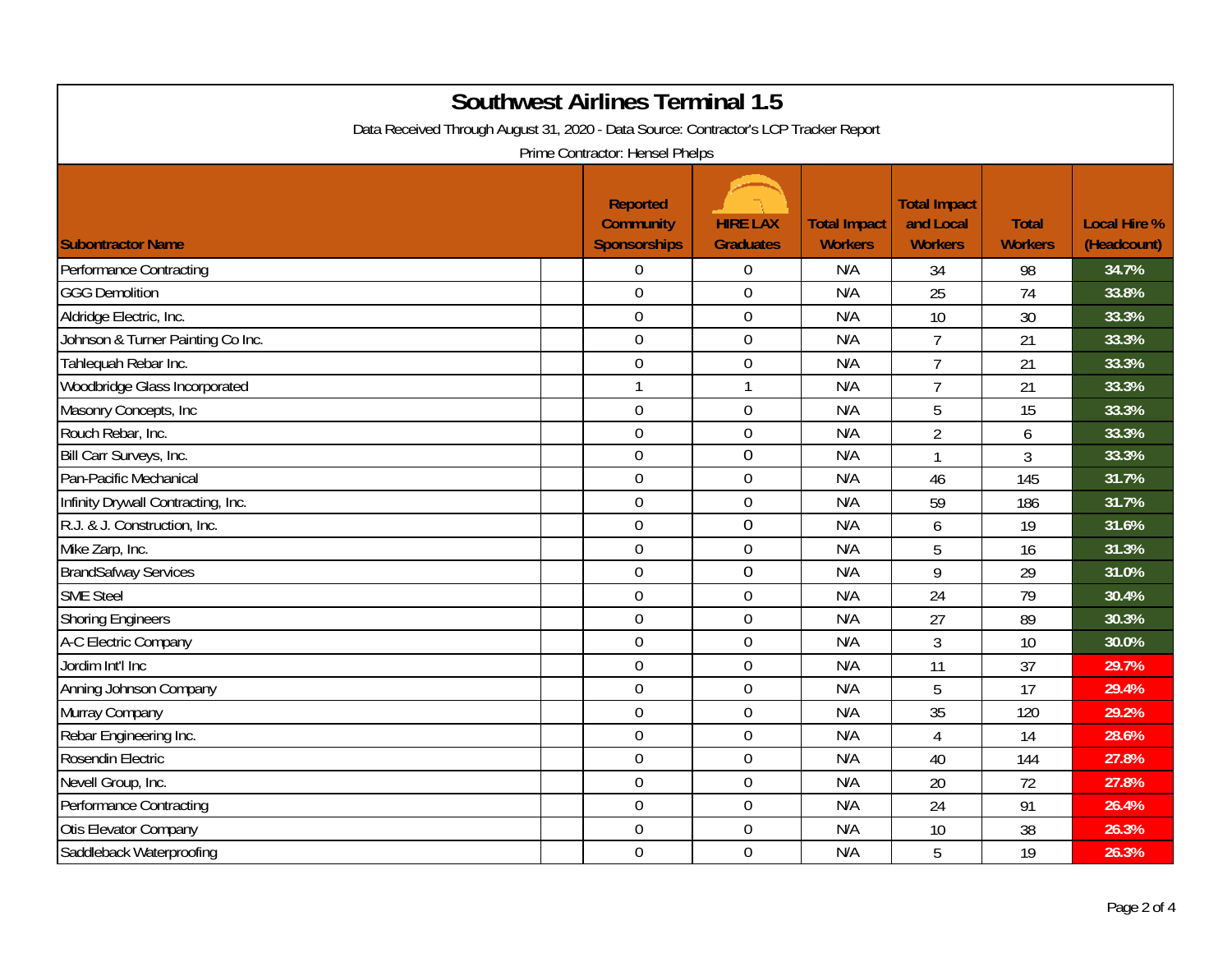| <b>Southwest Airlines Terminal 1.5</b><br>Data Received Through August 31, 2020 - Data Source: Contractor's LCP Tracker Report<br>Prime Contractor: Hensel Phelps |            |                                                     |                                     |                                       |                                                    |                                |                                    |  |
|-------------------------------------------------------------------------------------------------------------------------------------------------------------------|------------|-----------------------------------------------------|-------------------------------------|---------------------------------------|----------------------------------------------------|--------------------------------|------------------------------------|--|
| <b>Subontractor Name</b>                                                                                                                                          |            | <b>Reported</b><br><b>Community</b><br>Sponsorships | <b>HIRE LAX</b><br><b>Graduates</b> | <b>Total Impact</b><br><b>Workers</b> | <b>Total Impact</b><br>and Local<br><b>Workers</b> | <b>Total</b><br><b>Workers</b> | <b>Local Hire %</b><br>(Headcount) |  |
| Zolnay Insulation, Inc.                                                                                                                                           |            | $\boldsymbol{0}$                                    | $\boldsymbol{0}$                    | N/A                                   | 6                                                  | 24                             | 25.0%                              |  |
| <b>Comet Electric</b>                                                                                                                                             |            | $\overline{0}$                                      | $\mathbf 0$                         | N/A                                   | $\overline{2}$                                     | 8                              | 25.0%                              |  |
| RH Contracting Inc                                                                                                                                                | <b>NEW</b> | $\mathbf 0$                                         | $\mathbf 0$                         | N/A                                   | $\overline{2}$                                     | 8                              | 25.0%                              |  |
| <b>Elljay Acoustics</b>                                                                                                                                           |            | $\mathbf 0$                                         | $\mathbf 0$                         | N/A                                   | $\mathbf{1}$                                       | $\overline{4}$                 | 25.0%                              |  |
| Commecial Scaffolding of CA                                                                                                                                       |            | $\overline{0}$                                      | $\mathbf 0$                         | N/A                                   | 8                                                  | 33                             | 24.2%                              |  |
| Courtney Inc                                                                                                                                                      |            | $\mathbf 0$                                         | $\boldsymbol{0}$                    | N/A                                   | 6                                                  | 25                             | 24.0%                              |  |
| NorCal Pipeline Services, Inc.                                                                                                                                    |            | $\overline{0}$                                      | $\mathbf 0$                         | N/A                                   | 5                                                  | 24                             | 20.8%                              |  |
| Corradini Corp                                                                                                                                                    |            | $\mathbf 0$                                         | $\mathbf 0$                         | N/A                                   | 9                                                  | 45                             | 20.0%                              |  |
| Schindler Elevator Corporation                                                                                                                                    |            | $\mathbf 0$                                         | $\mathbf 0$                         | N/A                                   | $\overline{2}$                                     | 10                             | 20.0%                              |  |
| G&G Door Products, Inc.                                                                                                                                           |            | $\overline{0}$                                      | $\overline{0}$                      | N/A                                   | $\mathbf{1}$                                       | 5                              | 20.0%                              |  |
| Versatile Systems Inc.                                                                                                                                            |            | $\mathbf 0$                                         | $\boldsymbol{0}$                    | N/A                                   | $\mathbf{1}$                                       | 5                              | 20.0%                              |  |
| <b>Coast Building Products</b>                                                                                                                                    |            | $\mathbf 0$                                         | $\boldsymbol{0}$                    | N/A                                   | 3                                                  | 18                             | 16.7%                              |  |
| <b>Badger Daylighting Corp</b>                                                                                                                                    |            | $\mathbf 0$                                         | $\mathbf 0$                         | N/A                                   | $\mathbf{1}$                                       | $\overline{7}$                 | 14.3%                              |  |
| Centerline Concrete Cutting                                                                                                                                       |            | $\mathbf 0$                                         | $\boldsymbol{0}$                    | N/A                                   | 1                                                  | $\overline{7}$                 | 14.3%                              |  |
| Murrco Construction, Inc.                                                                                                                                         |            | $\overline{0}$                                      | $\boldsymbol{0}$                    | N/A                                   | $\mathbf{1}$                                       | 8                              | 12.5%                              |  |
| Underground Construction Co Inc                                                                                                                                   |            | $\overline{0}$                                      | $\mathbf 0$                         | N/A                                   | $\overline{2}$                                     | 19                             | 10.5%                              |  |
| Mr. Crane, Inc.                                                                                                                                                   |            | $\mathbf 0$                                         | $\mathbf 0$                         | N/A                                   | 3                                                  | 57                             | 5.3%                               |  |
| Connor Concrete Cutting and Coring                                                                                                                                |            | $\overline{0}$                                      | $\overline{0}$                      | N/A                                   | $\mathbf 0$                                        | 8                              | 0.0%                               |  |
| Architectural Design & Signs, Inc                                                                                                                                 |            | $\overline{0}$                                      | $\boldsymbol{0}$                    | N/A                                   | $\mathbf 0$                                        | 5                              | 0.0%                               |  |
| Mike Prlich and Sons                                                                                                                                              |            | $\mathbf 0$                                         | $\boldsymbol{0}$                    | N/A                                   | $\mathbf 0$                                        | 5                              | 0.0%                               |  |
| Konstructors, Inc.                                                                                                                                                |            | $\mathbf 0$                                         | $\boldsymbol{0}$                    | N/A                                   | $\mathbf 0$                                        | $\overline{4}$                 | 0.0%                               |  |
| Savala Equipment Company, Inc. dba Savala Equipment Rentals                                                                                                       |            | $\mathbf 0$                                         | $\boldsymbol{0}$                    | N/A                                   | $\mathbf 0$                                        | $\overline{4}$                 | 0.0%                               |  |
| The Door Crew, Inc.                                                                                                                                               |            | $\overline{0}$                                      | $\boldsymbol{0}$                    | N/A                                   | $\Omega$                                           | $\overline{4}$                 | 0.0%                               |  |
| <b>RMA Group</b>                                                                                                                                                  |            | $\overline{0}$                                      | $\mathbf 0$                         | N/A                                   | $\overline{0}$                                     | $\mathfrak{Z}$                 | 0.0%                               |  |
| Concrete Coring Company (sub to Griffith)                                                                                                                         |            | $\mathbf 0$                                         | $\boldsymbol{0}$                    | N/A                                   | $\mathbf 0$                                        | $\overline{2}$                 | 0.0%                               |  |
| Western Paving Contractors, Inc.                                                                                                                                  | <b>NEW</b> | $\overline{0}$                                      | $\overline{0}$                      | N/A                                   | $\overline{0}$                                     | $\overline{2}$                 | 0.0%                               |  |